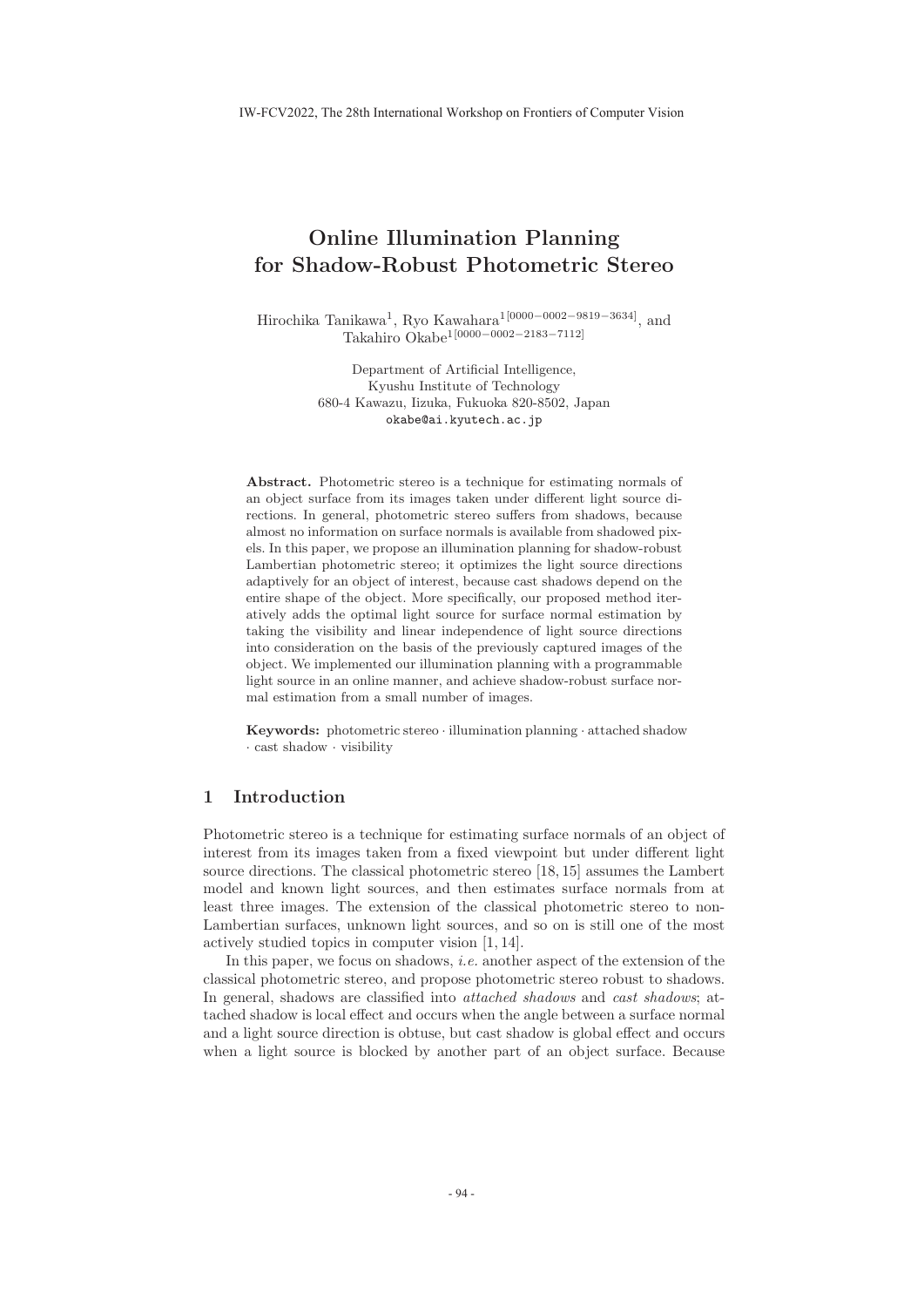almost no information on surface normals is available from shadowed pixels  $<sup>1</sup>$ ,</sup> we need to illuminate an object surface by using appropriate light sources so that each pixel on the surface is sufficiently illuminated.

Optimizing light sources, so-called illumination planning [11] is studied also in the context of photometric stereo. Drbohlav and Chantler [6] address the optimal light source configurations for the Lambertian photometric stereo on the basis of the noise propagation analysis. For example, they show that, when the number of light sources is three, the three light sources should be placed so that those directions are orthogonal to each other. Unfortunately, however, their analysis does not take shadows into consideration, although attached shadows occur even on convex objects in practice. More importantly, they find the optimal light source directions a priori independent of the shape of an object. Actually, cast shadows occur on non-convex objects depending on the entire shapes of the objects.

Accordingly, we propose an online illumination planning for shadow-robust Lambertian photometric stereo. Our proposed method estimates surface normals of an object of interest by iteratively adding a novel image of the object taken under the optimal light source direction. More specifically, we take the visibility and linear independence of light source directions into consideration, and propose a method for optimizing the light source direction adaptively for an object of interest on the basis of the previously captured images of the object. We implemented our illumination planning by using a Liquid Crystal Display (LCD) as a programmable light source, and confirmed the effectiveness of our method through a number of experiments using synthetic and real images.

The main contributions of this study are twofold. First, we propose a novel illumination planning for shadow-robust Lambertian photometric stereo. Our proposed method iteratively adds the optimal light source according to an object of interest on the basis of the previous observations of the object. Second, we implemented our illumination planning with a programmable light source in an online manner, and achieve shadow-robust surface normal estimation from a small number of images.

# **2 Related Work**

#### **Conventional Approach: Outlier Removal**

Both attached shadows and cast shadows are considered as outliers, because the pixel values in those shadows deviate from the Lambert model. Therefore, a number of methods are proposed for detecting shadows in the images for photometric stereo and removing them as outliers from surface normal estimation. For example, the shadows in photometric stereo images are detected by selecting the optimal three light sources out of four [2], by using RANdom SAmple Consensus (RANSAC) [13, 10, 16], graph cut [3], and low-rank and sparse decomposition [19, 8]

 $^{\rm 1}$  It is known that surface normals can be recovered from attached shadows if a large number of images taken under varying light source directions are given [12].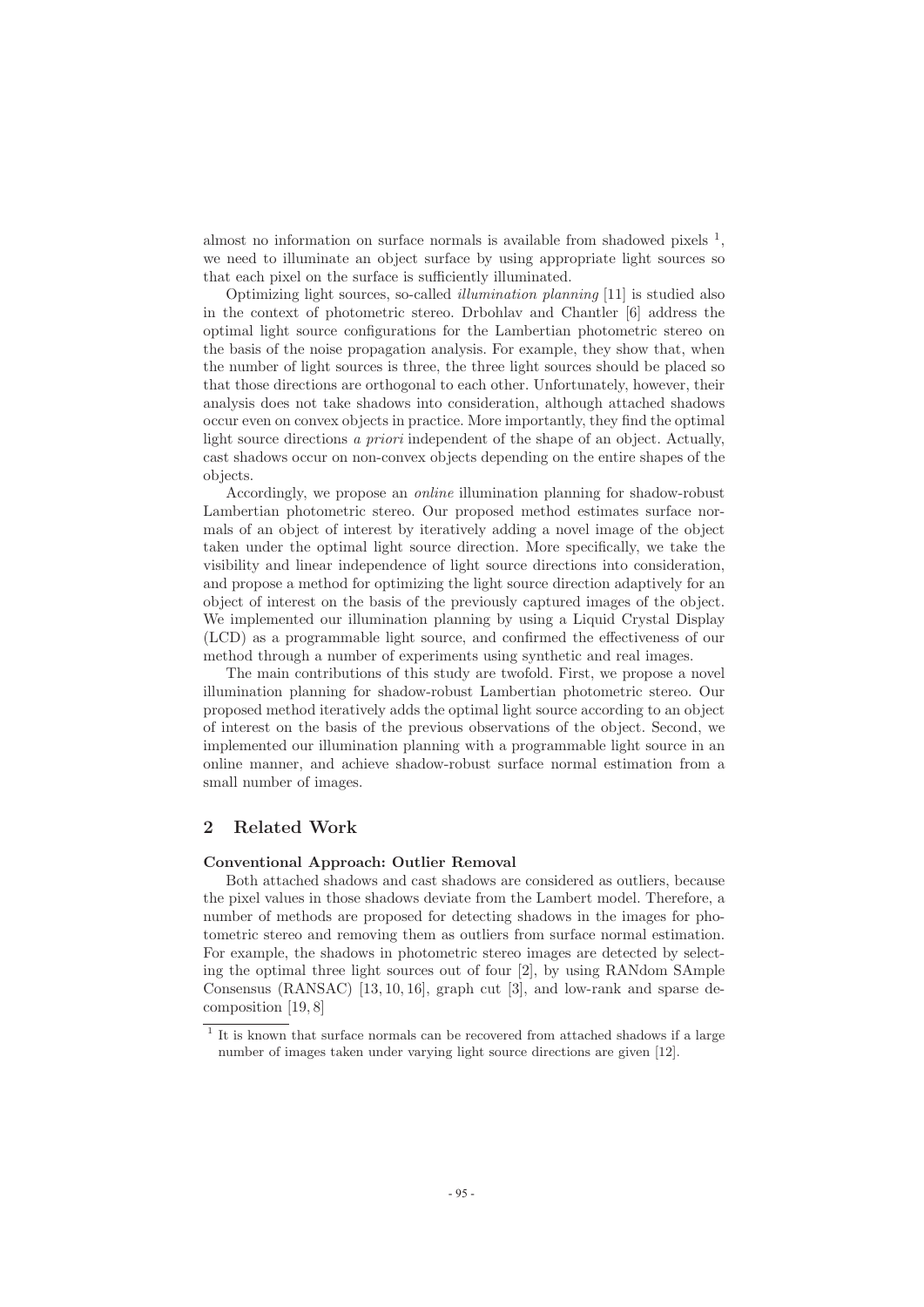Our objective is to achieve shadow-robust photometric stereo too. In contrast to the above methods, however, our focus is not on detecting shadows but on illuminating an object surface in the context of active illumination. Specifically, we illuminate an object surface so that each pixel is sufficiently illuminated for surface normal estimation.

#### **Learning-Based Approach**

The learning-based approach is getting more common also in photometric stereo. There are a number of learning-based methods for non-Lambertian photometric stereo and uncalibrated photometric stereo [5, 17, 4, 20]. It is certain that the learning-based approach is suitable for dealing with non-Lambertian BRDFs because the reflectance is local effect. Unfortunately, however, cast shadows depend on the entire shape of an object, and then they are global effects. Therefore, efficiently handling cast shadows is difficult for the learning-based approach; a huge amount of training data is required in general.

Recently, Ikehata [7] and Li et al. [9] propose methods for efficiently handling cast shadows in the learning-based approach by incorporating cast shadows into so-called observation map. Similar to the conventional approach, their objective is to remove the impact of cast shadows from surface normal estimation implicitly. On the other hand, our focus is on illuminating an object surface so that sufficient information is available for surface normal estimation.

### **Illumination Planning**

Drbohlav and Chantler [6] address the optimal light source configurations for the Lambertian photometric stereo. Specifically, they reveal the relationship between the noises in pixel values and the expected errors of estimated surface normals on the basis of noise propagation analysis, and derive the optimal light source configurations for given numbers of light sources. Unfortunately, however, their analysis does not take shadows into consideration and finds the optimal light source directions a priori independent of the shape of an object.

In contrast to their method, we take account of shadows for optimizing light source directions in the Lambertian photometric stereo. In particular, our method optimizes the light source directions adaptively for an object of interest on the basis of the previously captured images of the object in an online manner, because cast shadows are global effects depending on the entire shapes of the objects.

# **3 Proposed Method**

### **3.1 Overview**

Our proposed method aims to illuminate an object surface from the optimal light source directions so that each pixel on the surface is *sufficiently* illuminated. To this end, our method iteratively finds the optimal light source direction on the basis of the previously captured images of the object, and then capture a novel image of the object under the optimal light source direction. The pipeline of our method is as follows; our proposed illumination planning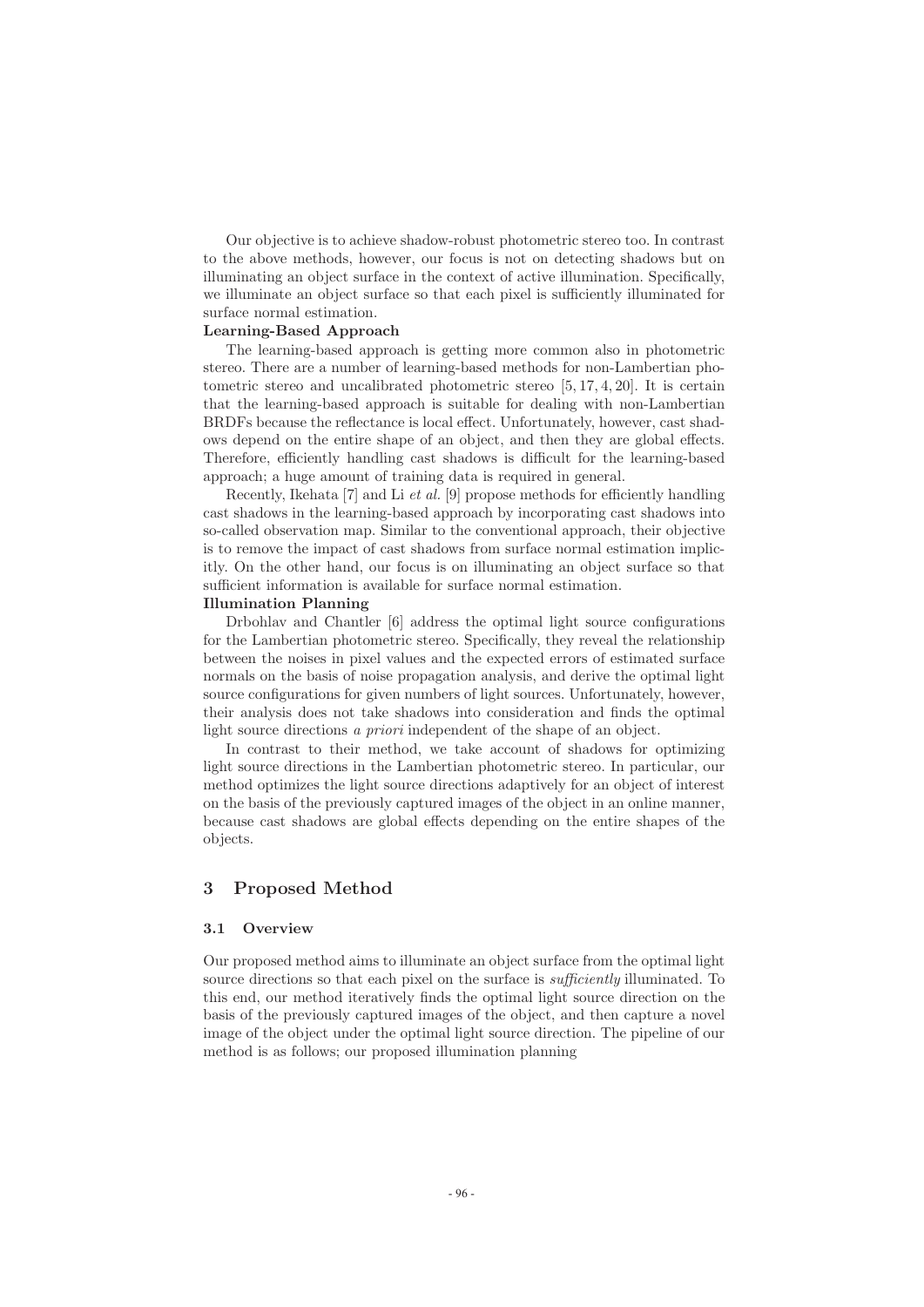- 1. randomly selects three initial light source directions, and then captures three images of the object under each of those light source directions,
- 2. finds out **the pixel with the worst accuracy** in surface normal estimation,
- 3. finds out **the optimal light source direction** for improving the accuracy of surface normal estimation at the worst pixel, and then captures a novel image under the optimal light source direction,
- 4. repeats 2 and 3 a number of times,

and finally estimates surface normals from all of the captured images.

In Section 3.2, we describe how to estimate surface normals from images with shadows. Then, we explain the way of finding the worst pixel and the optimal light source direction in Sections 3.3 and 3.4 respectively.

#### **3.2 Estimating Surface Normals from Images with Shadows**

Here, we explicitly formulate the Lambertian photometric stereo from images with shadows. Let us denote the pixel value at the p-th pixel  $(p = 1, 2, 3, ..., P)$ on an object surface under the *l*-th light source direction  $(l = 1, 2, 3, ..., L)$  by  $i_{pl}$ . According to the Lambert model, the pixel value  $i_{pl}$  is represented by

$$
i_{pl} = v_{pl} \mathbf{s}'_l^\top \mathbf{n}'_p. \tag{1}
$$

Here,  $s'_l$  is the product of the direction  $s_l$  and intensity of the *l*-th light source, and  $n'_p$  is the product of the surface normal  $n_p$  and albedo at the *p*-th pixel.<br>Both **s**, and **n** are unit vectors. We denote the visibility of the *n*-th pixel from Both  $s_l$  and  $n_p$  are unit vectors. We denote the visibility of the p-th pixel from the *l*-th light source direction by  $v_{pl}$ ;  $v_{pl} = 0$  if the *p*-th pixel is in attached shadow or cast shadow and  $v_{pl} = 1$  otherwise<sup>2</sup>.

We can rewrite eq.(1) at the p-th surface point under the  $L$  different light source directions by using matrices as

$$
\begin{pmatrix} i_{p1} \\ i_{p2} \\ \vdots \\ i_{pL} \end{pmatrix} = \begin{pmatrix} v_{p1} s_1' \\ v_{p2} s_2' \\ \vdots \\ v_{pL} s_L' \end{pmatrix} n_p' = \begin{pmatrix} v_{p1} & 0 & \cdots & 0 \\ 0 & v_{p2} & \cdots & 0 \\ \vdots & & \ddots & \vdots \\ 0 & 0 & \cdots & v_{pL} \end{pmatrix} \begin{pmatrix} s_1' \\ s_2' \\ \vdots \\ s_L' \end{pmatrix} n_p', \qquad (2)
$$

$$
i_{pL} = V_{pL} S_L n_p'.
$$

Therefore, we can compute the scaled surface normal  $n'_p$  by using the pseudo-<br>process in this ( $V \sim S$ ) is as inverse matrix  $(V_{pL}S_L)^{\dagger}$  as

$$
\boldsymbol{n}'_p = (\boldsymbol{V}_{pL}\boldsymbol{S}_L)^{\dagger}\boldsymbol{i}_{pL} = \{(\boldsymbol{V}_{pL}\boldsymbol{S}_L)^{\top}(\boldsymbol{V}_{pL}\boldsymbol{S}_L)\}^{-1}(\boldsymbol{V}_{pL}\boldsymbol{S}_L)^{\top}\boldsymbol{i}_{pL},
$$
\n(4)

if  $\{(\mathbf{V}_{pL}\mathbf{S}_L)^{\top}(\mathbf{V}_{pL}\mathbf{S}_L)\}\$ is a regular matrix. Note that the surface normal  $\mathbf{n}_p$ with unit length is given by  $n_p = n'_p/|n'_p|$ . When  $V_{pL}$  is the  $L \times L$  identity<br>matrix the estimation of the surface normal in eq. (4) results in the estimation matrix, the estimation of the surface normal in eq.(4) results in the estimation from images without shadows.

<sup>&</sup>lt;sup>2</sup> The visibility is often used for representing cast shadows, but we use it for representing both attached shadows and cast shadows in this paper.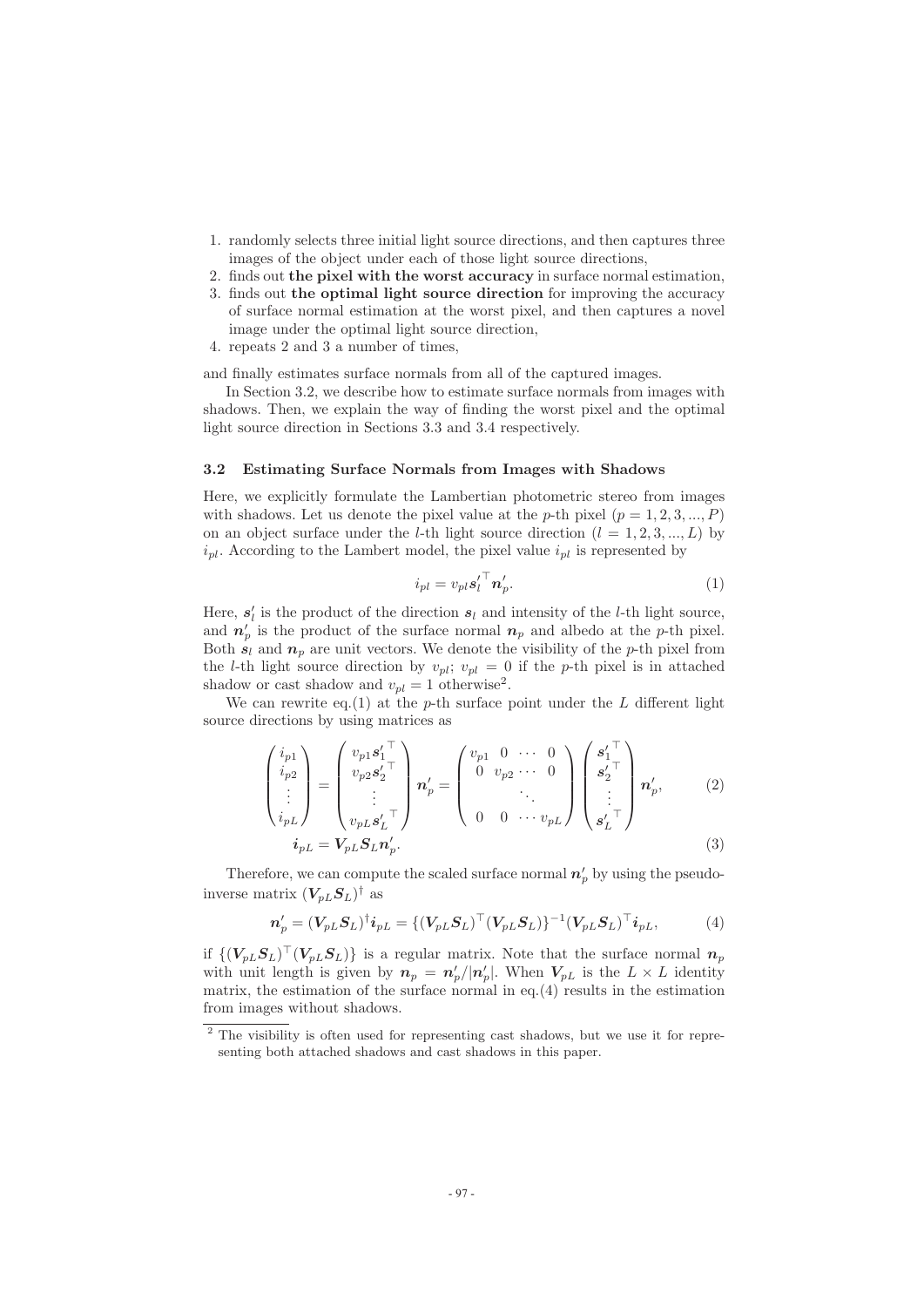#### **3.3 Finding Pixel with Worst Accuracy**

In a similar manner to Drbohlav and Chantler [6], we can estimate the accuracy of the estimated surface normal via noise propagation analysis. Let us denote the estimated and ground truth scaled surface normals by  $n'_p$  and  $\bar{n}'_p$  respectively.<br>Then we study the variance-covariance matrix  $\Sigma$  of the surface normal defined Then, we study the variance-covariance matrix  $\Sigma$  of the surface normal defined by

$$
\Sigma = E\left[ (\boldsymbol{n}'_p - \bar{\boldsymbol{n}}'_p)(\boldsymbol{n}'_p - \bar{\boldsymbol{n}}'_p)^\top \right],\tag{5}
$$

where  $E[\ ]$  stands for the expectation value.

Suppose that the observed pixel value  $\tilde{i}_{pl}$  is contaminated by additive noise  $\delta_{pl}$  and deviates from the ideal pixel value  $i_{pl}^{\dagger}{}^3$  as

$$
\tilde{i}_{pl} = i_{pl} + \delta_{pl},\tag{6}
$$

we can derive

$$
\Sigma = E\left[\left\{ (V_{pL}S_L)^{\dagger} \delta_{pL} \right\} \left\{ (V_{pL}S_L)^{\dagger} \delta_{pL} \right\}^{\top} \right] \n= \sigma^2 (V_{pL}S_L)^{\dagger} \left\{ (V_{pL}S_L)^{\dagger} \right\}^{\top} \n= \sigma^2 \left\{ (V_{pL}S_L)^{\top} (V_{pL}S_L) \right\}^{-\top}.
$$
\n(7)

Here,  $\delta_{pL} = (\delta_{p1}, \delta_{p2}, \delta_{p3}, \cdots, \delta_{pL})^\top$ , and we assume independent and identically distributed noises whose mean and variance are 0 and  $\sigma^2$  respectively. Since the Mean Square Error (MSE) is proportional to the trace of the variance-covariance matrix, we obtain the MSE of the estimated surface normal as

$$
\text{MSE} \propto \text{Tr}\left[ \{ (\boldsymbol{V}_{pL} \boldsymbol{S}_L)^\top (\boldsymbol{V}_{pL} \boldsymbol{S}_L) \}^{-1} \right]. \tag{8}
$$

Therefore, our proposed method finds out the pixel  $\hat{p}$  with the worst accuracy in surface normal estimation as

$$
\hat{p} = \arg\max_{p} \text{Tr}\left[\left\{ \left(\mathbf{V}_{pL}\mathbf{S}_{L}\right)^{\top}\left(\mathbf{V}_{pL}\mathbf{S}_{L}\right)\right\}^{-1}\right].\tag{9}
$$

Note that the MSE depends on the surface points via the visibility matrix  $V_{pL}^4$ .<br>Intuitively, the MSE is larger for the pixel that is illuminated by a smaller number Intuitively, the MSE is larger for the pixel that is illuminated by a smaller number of light sources with smaller linear independence. When  $V_{pL}$  is the  $L \times L$  identity matrix, i.e. when we do not take account of shadows, the MSE results in that of Drbohlav and Chantler [6].

#### **3.4 Finding Optimal Light Source Direction**

Suppose that the  $L$  images of an object are captured and the  $\hat{p}$ -th pixel is selected as the pixel with the worst accuracy according to eq.(9). Our proposed

<sup>&</sup>lt;sup>3</sup> Note that not the noise  $\delta_{pl}$  but the visibility  $v_{pl}$  is used for representing shadows as shown in eq. $(1)$ .

<sup>&</sup>lt;sup>4</sup> When multiple pixels have the same visibility matrix and therefore have the same MSE, we randomly select one of the pixels as the worst pixel.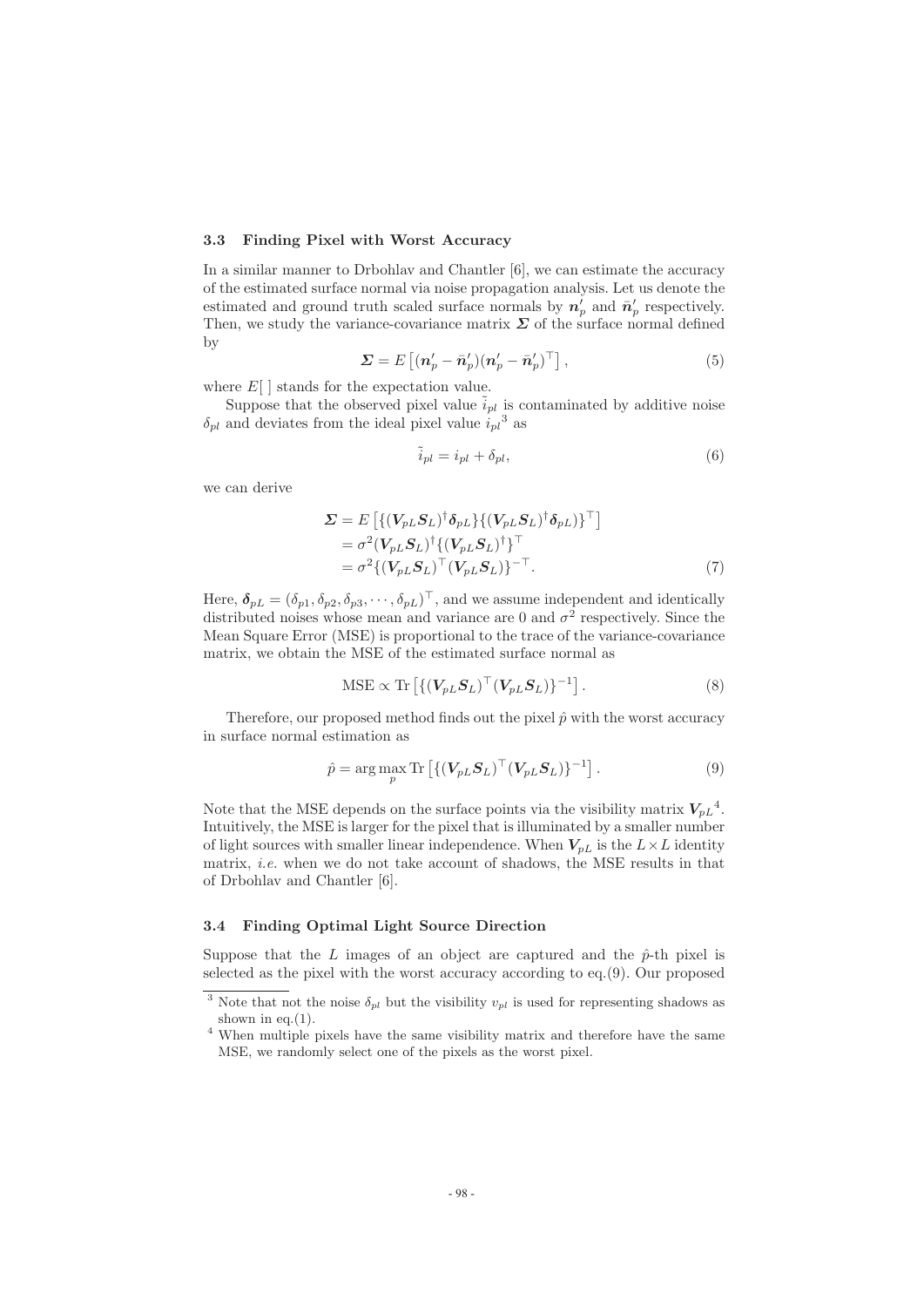method finds the optimal light source direction, *i.e.* the  $(L + 1)$ -th light source direction under which a novel image of the object is captured for improving the accuracy of the estimated surface normal at the  $\hat{p}$ -th pixel. Our clue to the optimal light source direction is the visibility and linear independence; the optimal light source direction should be visible from the  $\hat{p}$ -th pixel and have the largest linear independence from the previous light source directions with  $v_{\hat{p}l}=1.$ 

As mentioned in Section 1, our implementation makes use of an LCD as a programmable light source. Then, we represent the direction of a light source by the 2-D coordinate system of the display. We assume that our setup is geometrically calibrated in advance, and represent a light source by using the 2-D coordinate  $(x, y)$  of the display and the 3-D vector  $s(x, y)$  interchangeably. Our proposed method maximizes the cost function  $C(x, y)$  defined as

$$
C(x, y) = C_{\text{vis}}(x, y) \times C_{\text{lin}}(x, y)
$$
\n(10)

with respect to  $(x, y)$ . Here,  $C_{\text{vis}}(x, y)$  and  $C_{\text{lin}}(x, y)$  are the cost functions for the visibility and linear independence of the light source  $s(x, y)$  respectively.

The cost function for the visibility has larger value if the light source direction  $(x, y)$  is likely visible from the  $\hat{p}$ -th pixel and vice versa. More specifically, if the direction  $(x_l, y_l)$  of the *l*-th light source is visible from the  $\hat{p}$ -th pixel, its neighboring directions are also considered to be visible. On the other hand, if the direction of the l-th light source is invisible, its neighboring directions are also considered to be invisible. Therefore, we define the cost function for the visibility by the linear combination of the Gaussian distributions as

$$
C_{\text{vis}}(x,y) = \frac{1}{2\pi w^2} \left[ e^{-\frac{(x-x_c)^2 + (y-y_c)^2}{2w^2}} + \sum_{l=1}^{L} (2v_{\hat{pl}} - 1)e^{-\frac{(x-x_l)^2 + (y-y_l)^2}{2w^2}} \right].
$$
 (11)

Here, the first term corresponds to the direction of a camera  $(x_c, y_c)$ , and the second term corresponds to the previous L light sources. The coefficient  $(2v_{\hat{p}l} -$ 1) = 1 for visible light sources from the  $\hat{p}$ -th pixel, and  $(2v_{\hat{p}l} - 1) = -1$  for invisible light sources. Because we consider an object surface visible from the camera, the coefficient of the first term is 1. Since the cost function for the visibility is considered as a likelihood, we adopt the upper and lower limits; we set  $C_{\text{vis}}(x, y) = 1$  if  $C_{\text{vis}}(x, y) > 1$ , and  $C_{\text{vis}}(x, y) = -1$  if  $C_{\text{vis}}(x, y) < -1^5$ .

The cost function for the linear independence has larger value if the light source direction  $(x, y)$  has larger linear independence from the previous light source directions with  $v_{\hat{n}} = 1$ . Therefore, we compute the principal directions of those previous light sources, and define the cost function for the linear independence as

$$
C_{\text{lin}}(x, y) = \max[\mathbf{s}_{\text{min}}^{\top} \mathbf{s}(x, y), -\mathbf{s}_{\text{min}}^{\top} \mathbf{s}(x, y)].
$$
\n(12)

Here, we denote the 3-D eigenvector corresponding to the smallest eigenvalue of  $(V_{\hat{p}L}S_L)$  by  $s_{\min}$ , and max[] returns the maximum argument.

 $5$  We set the lower limit not to 0 but to 1 so that the gradient of the cost function  $C(x, y)$  does not vanish for gradient-based optimization.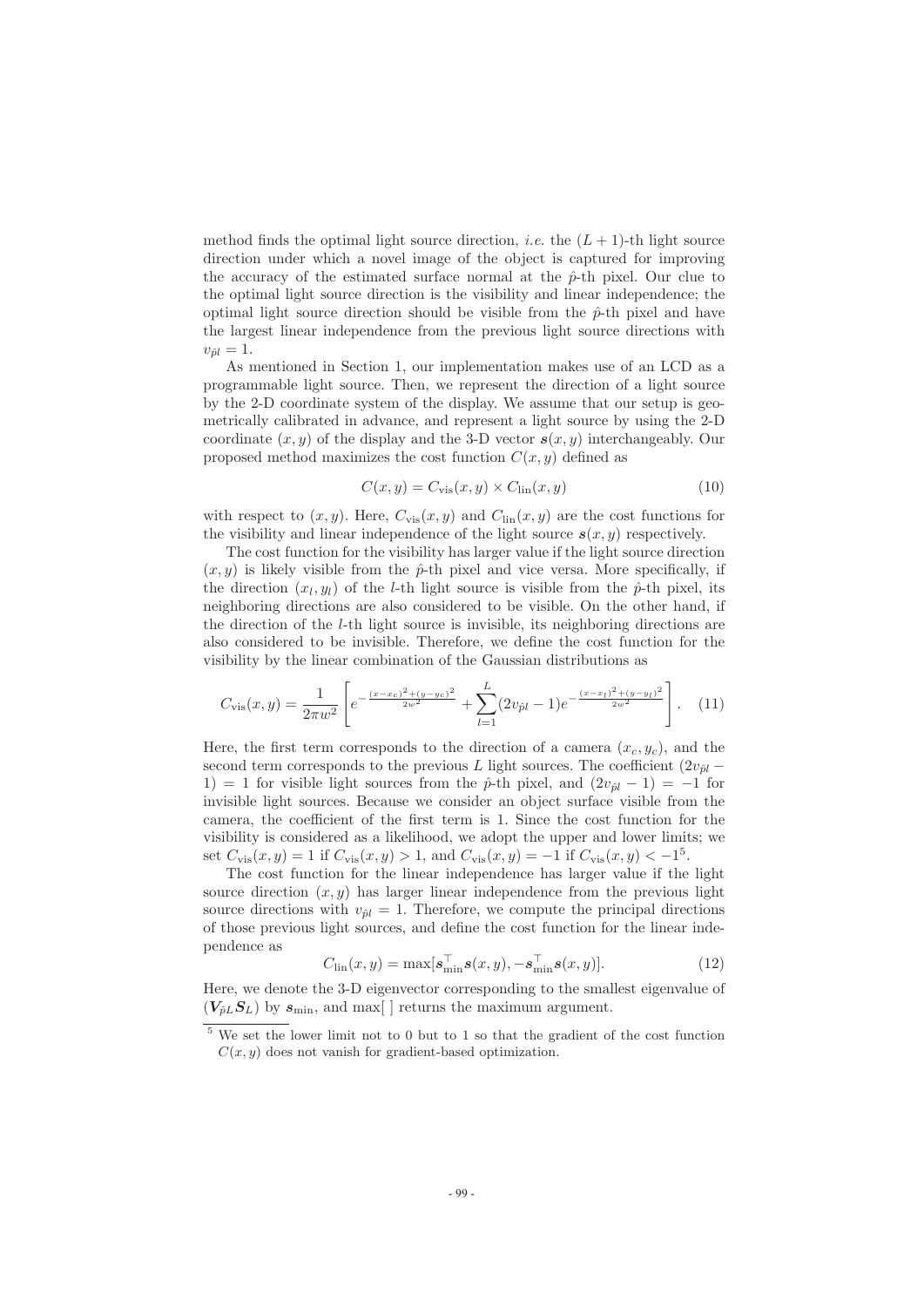

**Fig. 1.** Two objects used in the experiments with synthetic images: (a) a slit and (b) a wave. The camera and display are located above the objects.

Since the cost function in eq.(10) is nonlinear with respect to  $(x, y)$ , the optimization depends on the initial conditions. In our current implementation, we used the interior point algorithm (fmincon in MATLAB), and tested multiple random initial conditions and then selected the best solution that maximizes the cost function.

# **4 Experiments**

To confirm the effectiveness of our proposed method, we conducted a number of experiments using both synthetic and real images. In the experiments using synthetic images, we assumed a similar setup to our prototype system for the experiments using real images shown in Fig. 8. We assumed that the visibility  $v_{pl}$  is 0 if the pixel value  $i_{pl}$  is smaller than a threshold depending on the noise level of images, and  $v_{pl}$  is 1 otherwise.

We changed the standard deviation  $w$  of the Gaussian distributions in eq.(11) as  $w = w_0 / \sqrt{L}$  so that the cost function for the visibility can represent finer details as the number of light sources  $L$  increases. As shown in Fig. 8, we used an ultra wide display and normalized the scale of the coordinate system as the height of the display is 1, *i.e.* the range of x is  $[0, 1]$ , and we empirically set  $w_0 = 0.7$ .

### **4.1 Synthetic Images**

#### **Visibility**

First, we show how the cost function for the visibility behaves actually. We used a slit shown in Fig.  $1(a)$  as an object of interest. For the sake of simplicity, we investigated the visibility at a fixed point on the lower plane of the object, and the light source directions are randomly selected instead of using our illumination planning.

Fig. 2 visualizes the cost function for the visibility in the display domain  $(x, y)$ : (a) the ground truth and the visibilities when the numbers of light sources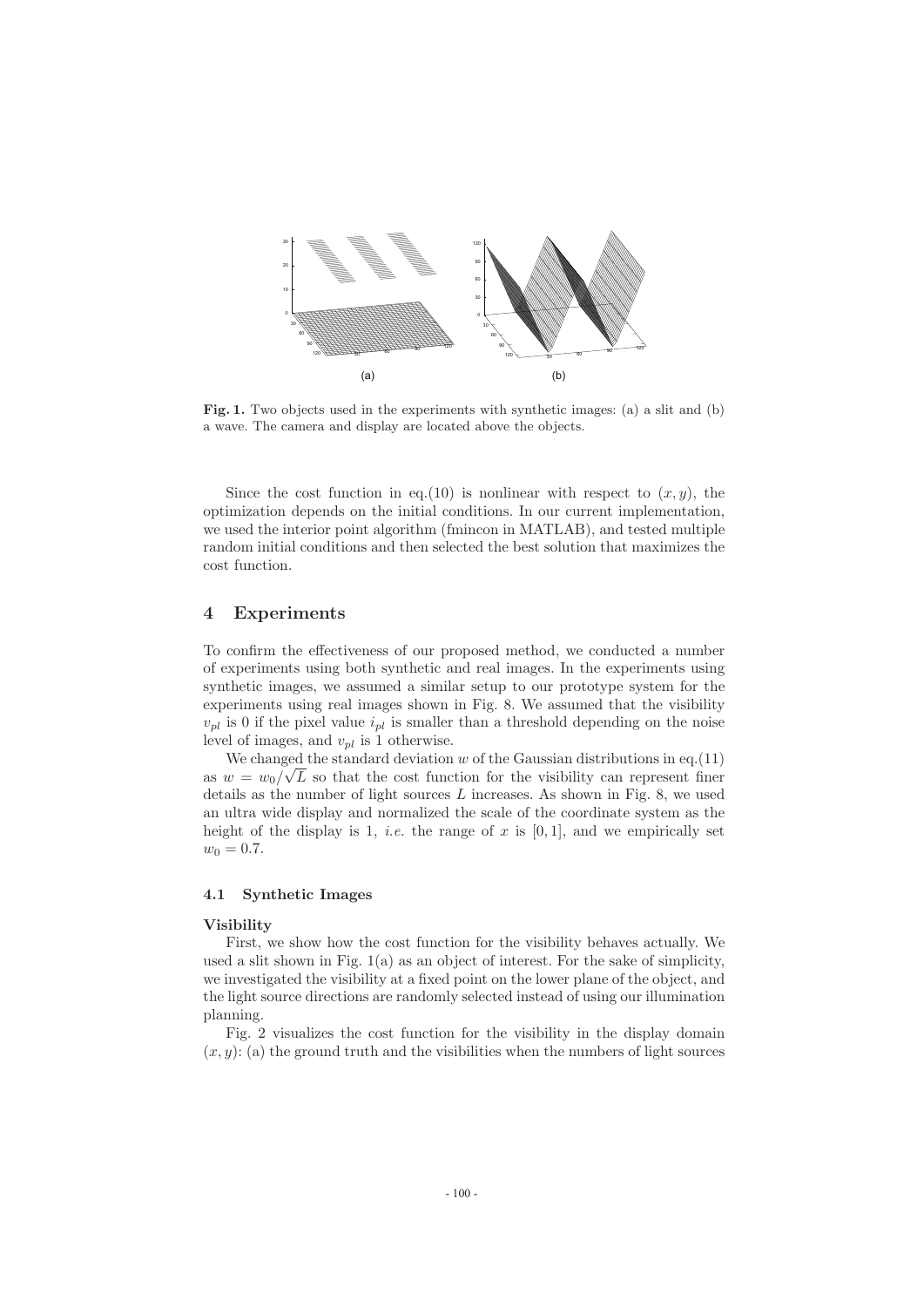

Fig. 2. The cost function for the visibility in the display domain  $(x, y)$ : (a) the ground truth and the visibilities when the numbers of light sources  $L$  are (b) 10, (c) 30, and (d) 100 respectively.



**Fig. 3.** The cost function for the linear independence for different sets of 10 light source directions.

L are (b) 10, (c) 30, and (d) 100 respectively. Here, the visibility  $v_{pl}$  is 1/0 at white/black pixels in (a) the ground truth, and  $C_{\text{vis}}$  is  $1/-1$  at white/black pixels from (b) to (d). The selected light source directions are superimposed in those images: orange/light blue points correspond to  $v_{pl} = 1/0$  respectively. We can see that the cost function for the visibility gets closer to the ground truth as the number of light sources increases. In addition, we binarize the cost function for the visibility to  $1/0$  when  $C_{\text{vis}} \geq 0/ < 0$ , and computed the precision of the visibility, *i.e.* the fraction of the light source directions with  $v_{pl} = 1$  among those with  $C_{\text{vis}} \geq 0$ , when  $L = 10$ , 30, and 100. We can see quantitatively that our cost function for the visibility works well; the precision gets closer to 100% as the number of light sources increases.

### **Linear Independence**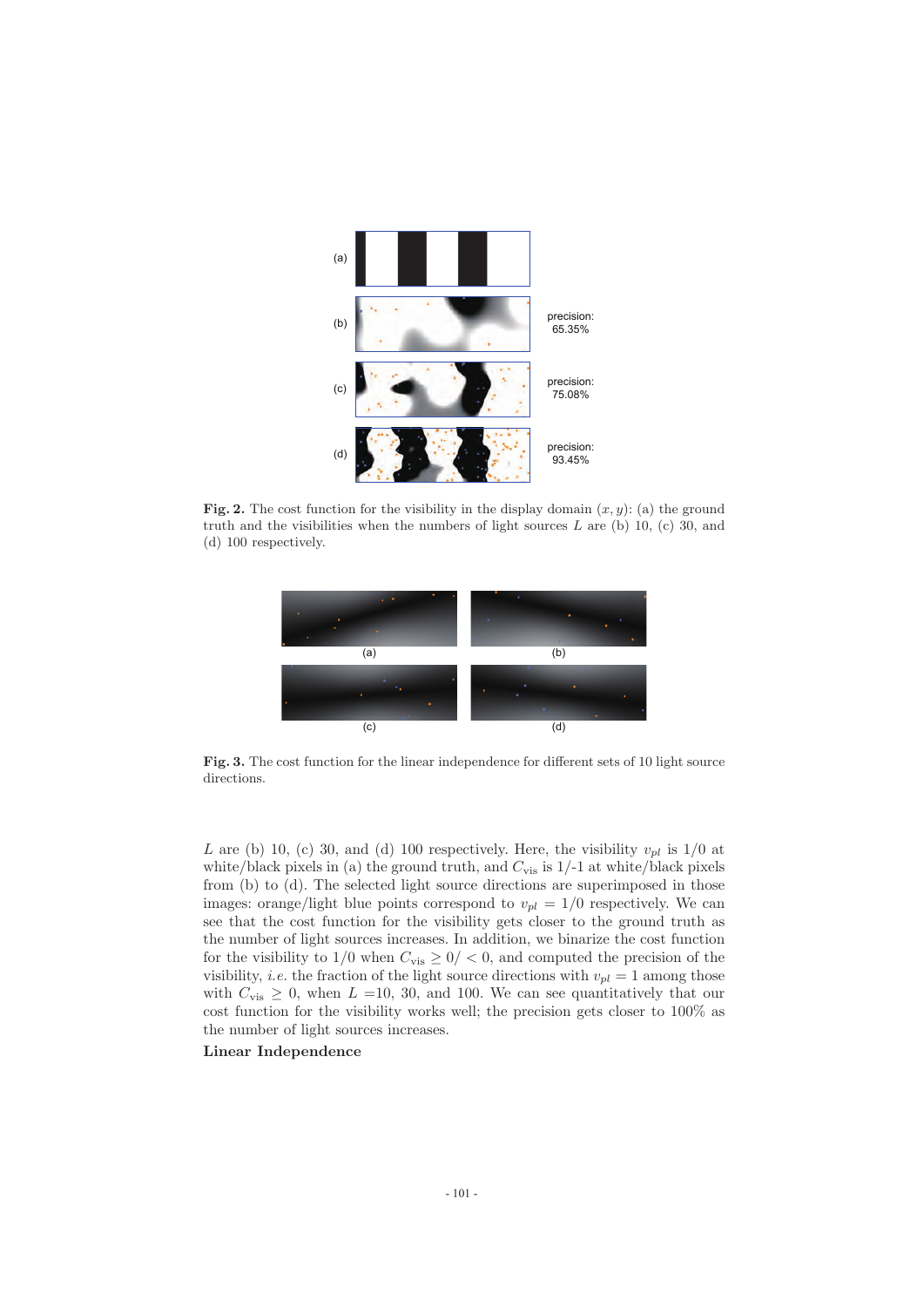

**Fig. 4.** The qualitative results of the slit when  $\sigma = 0.02$ : the ground truth surface normals and (a) the estimated surface normals, (b) the errors of the surface normals, and (c) the selected light sources by using our proposed illumination planning, and (d) (e) (f) those of the random selection when  $L = 5, 10,$  and 15.

Second, we show how the cost function for the linear independence behaves actually. For the sake of simplicity, we investigated the linear independence by using dummy data. More specifically, we randomly selected 10 light source directions and assumed that a surface point of attention is shadowed under some of them.

Fig. 3 visualizes the cost function for the linear independence for different sets of 10 light source directions. Here, the linear independence  $C_{lin}$  is 1/0 at white/black pixels in the images. The selected light source directions are superimposed in those images: orange/light blue points correspond to  $v_{pl} = 1/0$ respectively. We can see that the cost function for the linear independence takes larger values at the orthogonal directions to the visible light source directions illuminating the surface point of attention as expected.

# **Surface Normal Estimation**

Third, we compare the performance of our proposed illumination planning with the random selection of light source directions for surface normal estimation. We tested two objects: a slit and a wave in Fig. 1. The camera and display are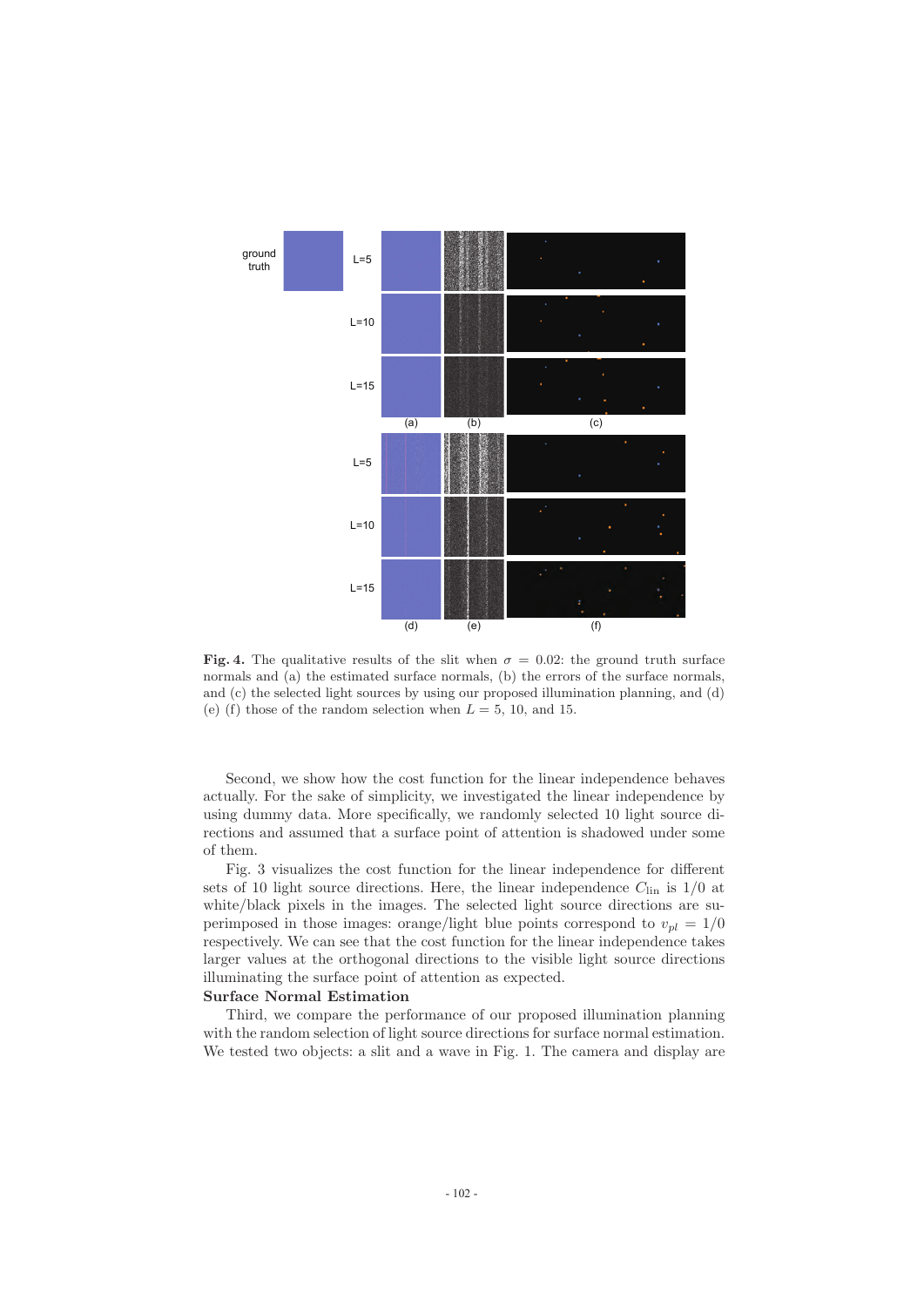

**Fig. 5.** The qualitative results of the wave when  $\sigma = 0.02$ : the ground truth surface normals and (a) the estimated surface normals, (b) the errors of the surface normals, and (c) the selected light sources by using our proposed illumination planning, and (d) (e) (f) those of the random selection when  $L = 5, 10,$  and 15.

located above the objects. In order to investigate the robustness to noises in pixel values, we added zero-mean Gaussian noises, whose standard deviations  $\sigma$  are 0.01, 0.02, and 0.04 for pixel values normalized to [0,1], to the synthetic images.

Fig. 4 shows the qualitative results of the slit when  $\sigma = 0.02$ : the ground truth surface normals and (a) the estimated surface normals, (b) the errors of the surface normals, and (c) the selected light sources by using our proposed illumination planning, and (d) (e) (f) those of the random selection when  $L = 5$ , 10, and 15. The whiter the pixels in (b) and (e) are, the larger the errors in surface normal estimation are. We can see that our illumination planning works better than the random selection; our illumination planning achieves better accuracy by using smaller number of light sources than the random selection. We can also see that the light source directions selected by our illumination planning are different from those of the random selection. Here, the light blue points stand for the initial three light source directions, and the orange points stand for the iteratively added light source directions.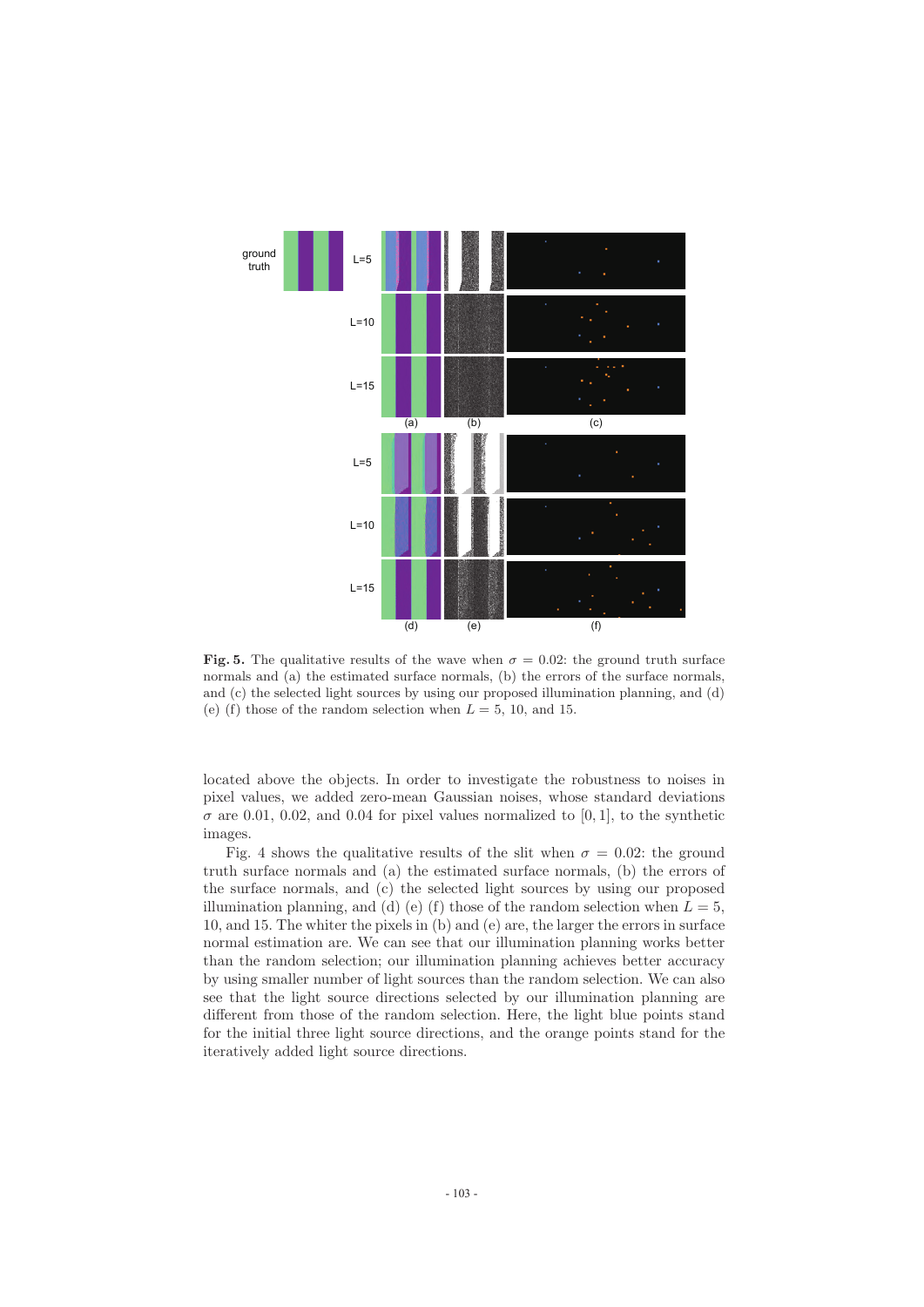

Fig. 6. The quantitative results of the slit; the angular error in degree vs. the number of light sources under various noise levels: (a) our proposed illumination planing and (b) the random selection of light source directions.



Fig. 7. The quantitative results of the wave; the angular error in degree vs. the number of light sources under various noise levels: (a) our proposed illumination planing and (b) the random selection of light source directions.

Fig. 6 shows the quantitative results of the slit; the angular error in degree vs. the number of light sources under various noise levels: (a) our proposed illumination planing and (b) the random selection of light source directions. We can see that the angular errors of our illumination planning converges to smaller values for smaller number of light sources than the random selection. Those results quantitatively show that our illumination planning works better than the random selection.

The qualitative and quantitative results of the wave are shown in Fig. 5 and Fig. 7 respectively. We can see that we obtain the similar results to those of the slit. Those results for the wave also support that our proposed illumination planning works better than the random selection. It is interesting that the light source directions selected by our illumination planning for the slit and the wave are different from each other. This is because our method finds out the optimal light source directions depending on the shape of an object of interest. Actually,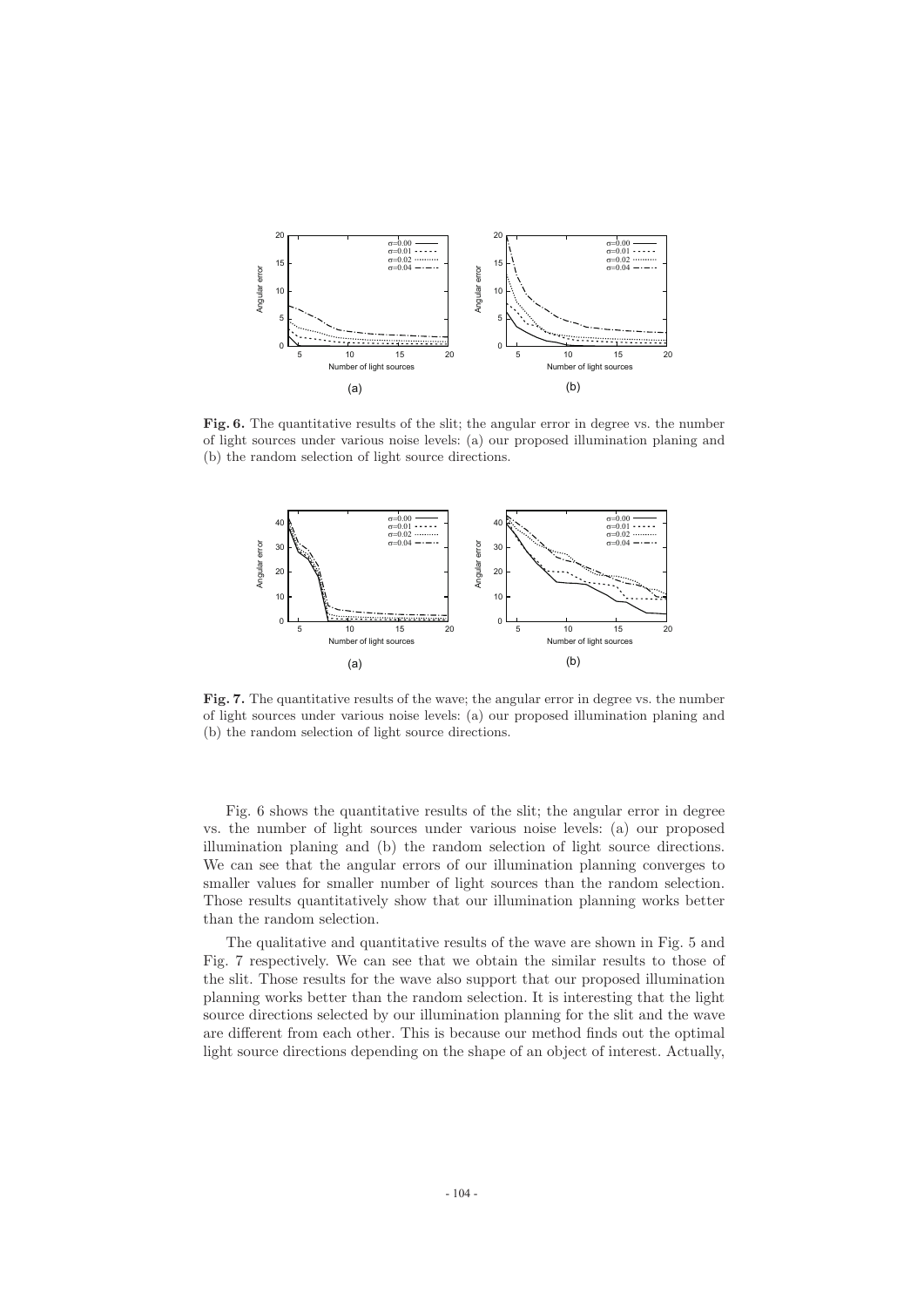

**Fig. 8.** Our prototype system for the experiments using real images.



Fig. 9. The qualitative results using real images: (a) the images of target objects under ambient light, the estimated surface normals when (b)  $L = 3$ , (c) 10, and (d) 20, and (e) the selected optimal light source directions: light blue points  $(L = 1 \text{ to } 3)$  and orange points  $(L = 4$  to 20).

the optimal light source directions for the wave mainly distribute around the center column of the display in order to illuminate the deep valleys of the wave.

# **4.2 Real Images**

Fig. 8 shows our prototype system for the experiments using real images. It consists of an ultra wide LCD 439P9H1/11 from PHILIPS and a polarimetric camera BFS-U3-51S5P-C from FLIR. We assume sufficiently smaller objects than the distance between the display and the objects, and consider the small white spots displayed on the LCD as distant light sources. The directions and intensities of those light sources are calibrated in advance by using the images of a mirror sphere and a diffuse reflector.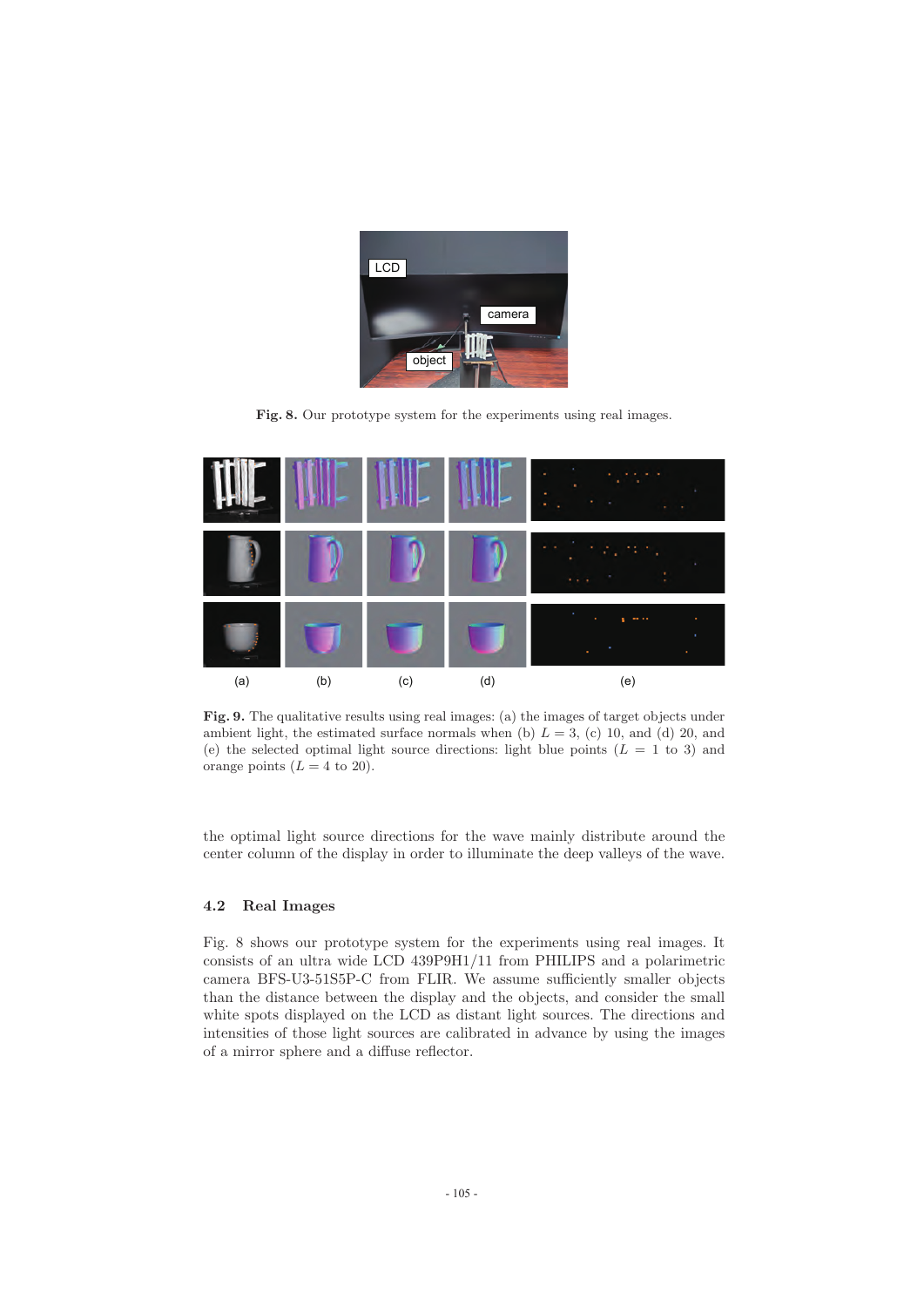Our proposed online illumination planning, consisting of controlling the LCD and camera, separating reflection components, finding the worst pixel, and finding the optimal light source, is implemented by using MATLAB. We separated the diffuse and specular reflection components in the captured images on the basis of polarization, and used the former for the Lambertian photometric stereo. The optimization of the cost function in eq.  $(10)$  takes about 0.05 sec for a single initial condition. Therefore, we can test 80 initial conditions during typical exposure time of 4 sec.

We qualitatively show how our proposed illumination planning behaves for real images, since the ground truth surface normals are unknown for real objects. We tested three objects; a toy bench made of plastics, a milk pitcher and a cup made of ceramic. Fig. 9 shows (a) the images of those objects under ambient light, the estimated surface normals when (b)  $L = 3$ , (c) 10, and (d) 20, and (e) the selected optimal light source directions: light blue points  $(L = 1 \text{ to } 3)$  and orange points  $(L = 4 \text{ to } 20)$ . Here, the orange points in (a) the images of the objects stand for the selected worst pixels from  $L = 4$  to 20.

The estimated surface normals qualitatively show that the accuracy significantly improves as the number of light sources increases from (b)  $L = 3$  to (d) 20. Interestingly, we can see that (a) the worst pixels are often selected from non-convex areas, and (e) the optimal light source directions are selected so that they can illuminate those pixels. Those results demonstrate that our proposed illumination planning behaves as expected, and estimates surface normals from a small number of images.

# **5 Conclusion and Future Work**

We proposed an illumination planning for shadow-robust Lambertian photometric stereo. Our proposed illumination planning takes the visibility and linear independence of light source directions into consideration, and optimizes the light source directions adaptively for an object of interest. We implemented our illumination planning with a programmable light source in an online manner, and achieve shadow-robust surface normal estimation from a small number of images.

One direction of our future study is to incorporate interreflections into our proposed illumination planning, because they are often observed on non-convex surfaces but our illumination planning does not take account of them. The other direction is the integration with view planning; it optimizes both the light source directions and the viewing directions for modeling an object of interest.

**Acknowledgement:** This work was supported by JSPS KAKENHI Grant Number JP20H00612.

# **References**

1. Ackermann, J., Michael, G.: A Survey of Photometric Stereo Techniques. Now Foundations and Trends (2015)